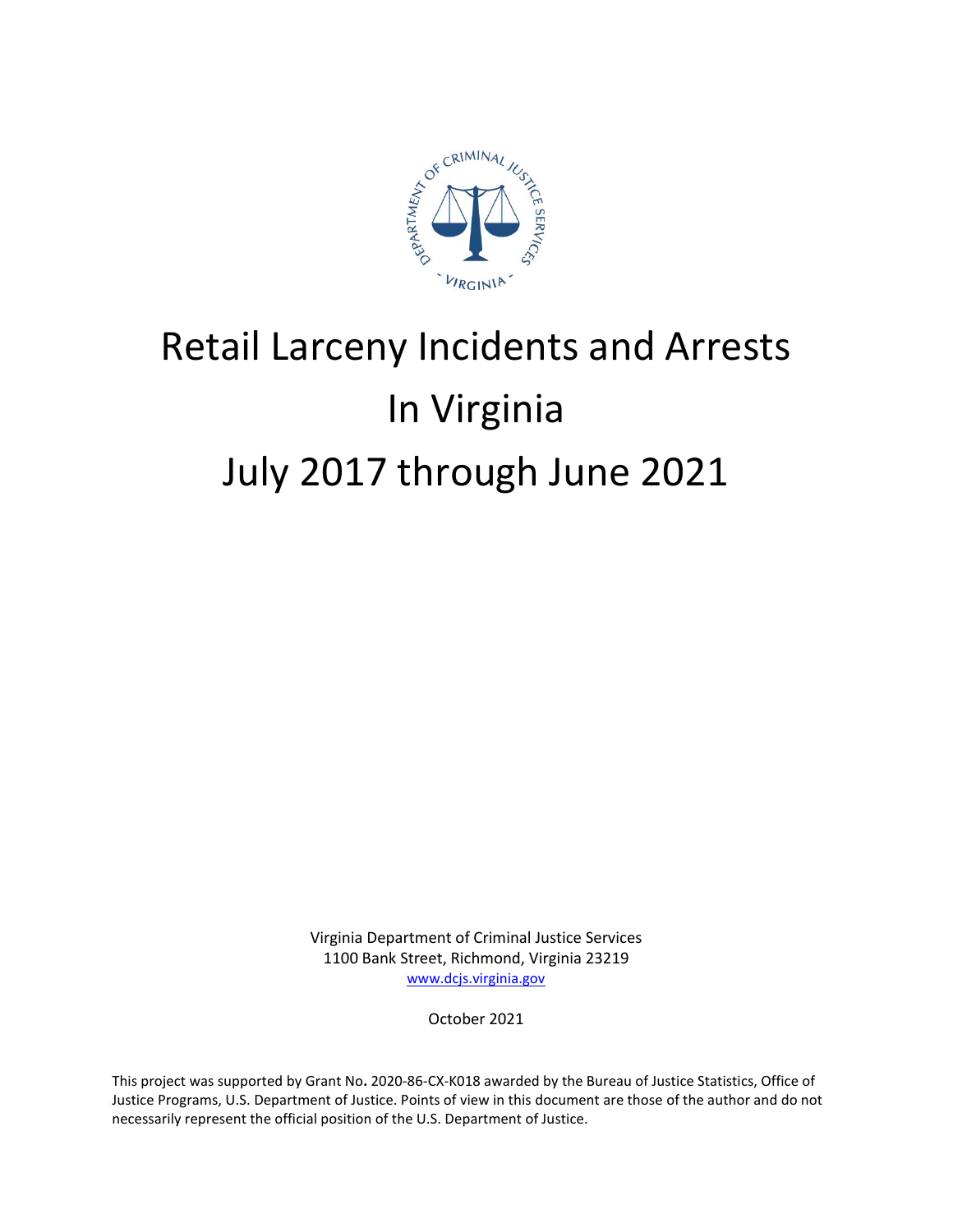## **Introduction**

 $\overline{\phantom{a}}$ 

On July 1, 2018, Virginia raised its dollar amount threshold for a felony-level theft offense from \$200 to \$500. Previously, Virginia (and New Jersey) had the lowest dollar amount threshold in the nation (\$200) for a felony-level theft offense. Virginia's \$200 threshold was established in 1980, and since then most states have raised their thresholds to \$1,000 or more.

There were several rationales for raising Virginia's threshold. One was inflation. According to the Bureau of Labor's Consumer Price Index, \$200 in 1980 dollars is now the equivalent of \$607 in 2019 dollars. Another reason was that reducing the number of felony convictions for minor theft offenses could help to reduce Virginia's costly jail and prison populations. Finally, making such low-level theft offenses misdemeanors would help to reduce the number of persons who carry the costly, often life-long burden of a felony conviction for committing a minor crime.

One objection to increasing the felony-larceny threshold was that raising the threshold could lead to an increase in larceny-theft offenses such as shoplifting. This view contended that raising the threshold could lead to more shoplifting and other thefts, because criminals might believe that items of greater value (\$500 vs. \$200) could now be stolen at the risk of only a misdemeanor charge if caught.

Under a previous SJS grant (#2019-86-CX-K005) the SAC used Virginia Incident-Based Reporting System (VAIBRS) data to examine trends in felony-larceny (primarily shoplifting) offenses and arrests before and after the threshold was raised to \$500, to identify any changes in these offenses and/or arrests following the threshold increase. This examination showed no increase in shoplifting incidents following the threshold increase, but that the number of such incidents and resulting arrests instead *decreased* after the threshold was raised. There was an increase in the total value of items stolen following the threshold increase.

In 2020, the Virginia General Assembly raised the felony larceny threshold a second time, this time doubling the threshold from \$500 to \$1,000, effective July 1, 2020. This report updates the previous SJS grant report by examining several measures of larceny-thefts in Virginia to determine if they show any evidence of an increase in these offenses after the threshold was raised to \$1,000. The measures, obtained from Virginia NIBRS Reports<sup>1</sup>, were:

- The total number of larceny-theft offenses reported to law enforcement,
- The number of larceny-theft offenses at retail locations reported to law enforcement,
- The dollar amount value of items reported stolen in these offenses, and,
- The number of arrests for shoplifting and other theft offenses at retail locations reported by law enforcement.

For each of these measures, figures for the three fiscal years prior to the threshold increase (FY 2018, 2019, and 2020) were compared to figures for the fiscal year following the threshold increase (FY2021) from \$500 to \$1,000.

<sup>1</sup> Crime and arrest reports submitted by local law enforcement agencies to the Virginia Incident-Based Crime Reporting Repository System administered by the Virginia Department of State Police.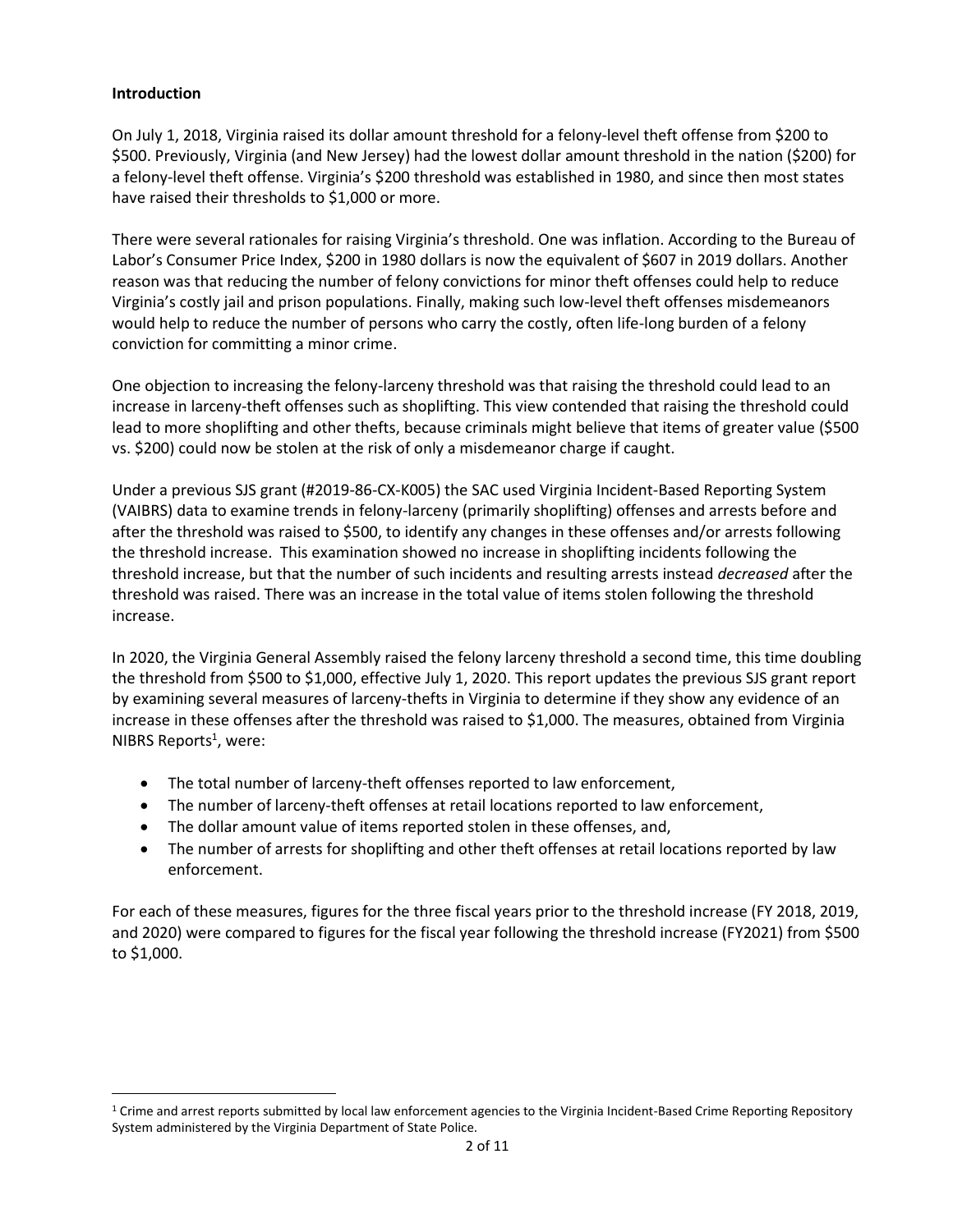## **Total Number of Larceny-thefts**

l

Figure 1 shows the total monthly number of larceny-thefts reported in Virginia statewide during the three fiscal years before the felony-larceny threshold was raised to \$1,000 (FY2018-2020), compared to the numbers reported for FY2021, the first year after the threshold was increased. The numbers in Figure 1 include all reported larceny-thefts, regardless of the type of location where the offense occurred. FY2021 data is preliminary.





Figure 1 shows that there was a downward trend in the number of larceny-thefts reported during the three-year period prior to the threshold increase, and this decline continued in the first year after the threshold increase. In each year, there is a seasonal pattern of decreasing thefts from August through February (February being the annual minimum number of larcenies reported in all years shown except FY 2020<sup>2</sup>) followed by an increase from March through July/August. However, overall, there continues to be no indication of an increase in the total number of larceny-thefts following the threshold increase from \$500 to \$1000.

The downward trend in reported larceny-thefts is evident in Table 1 below, which shows the number and change in larceny-theft totals overall and by offense location from FY2018 through FY2021. As shown, most larcenies occurred at a residence, a retail location, or in a public area. Larcenies declined at all location

 $2$  April 2020, the first full month of the 73-day Covid-19 statewide public health emergency shutdown in Virginia, was the annual minimum for FY 2020.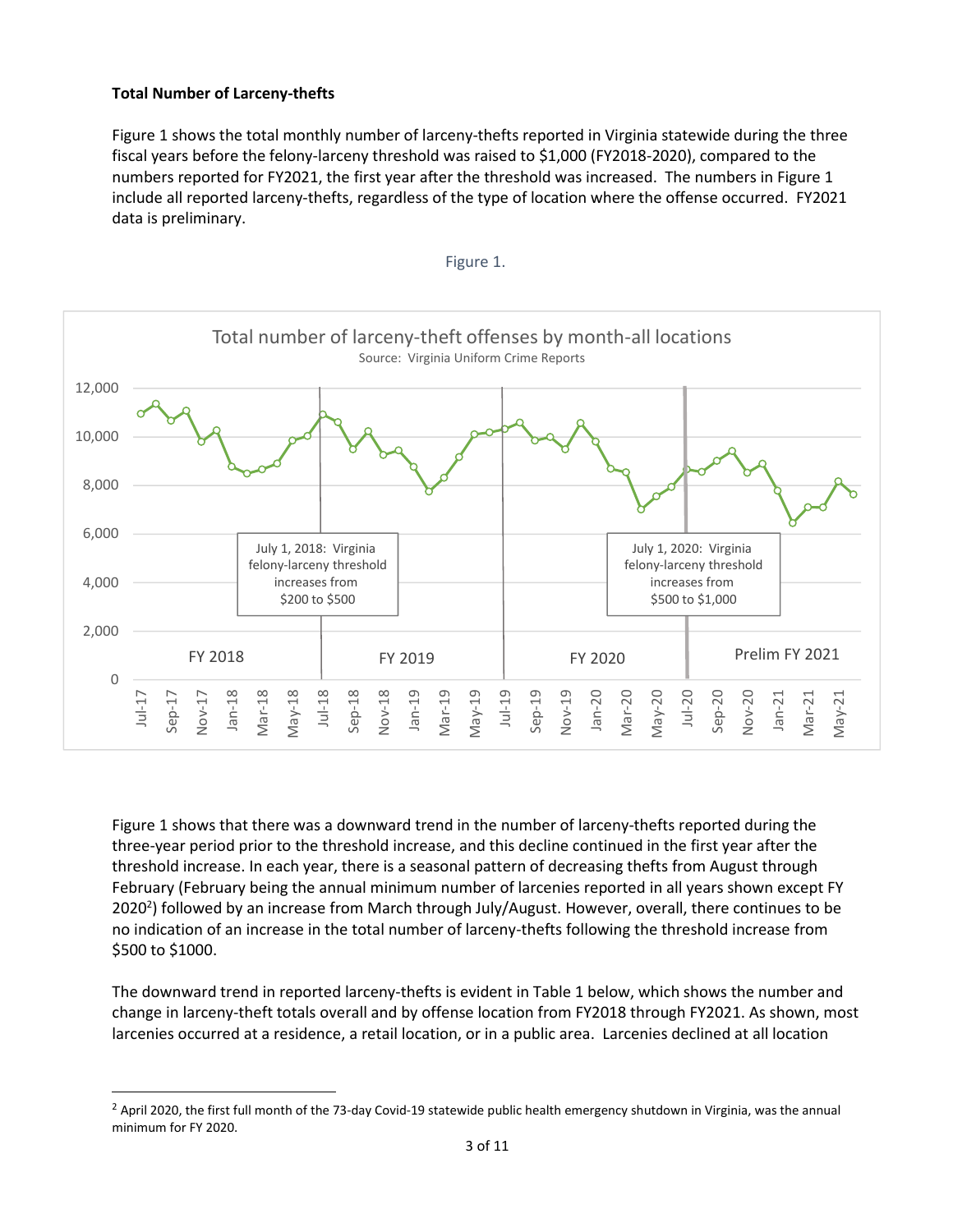types in the three-year period before the threshold increase, and continued to decline at all location types in FY2021.

The largest year-to-year decrease in the total number of larcenies (down 13,046 or 12%) occurred from FY2020 to FY2021. The lingering impact of the Covid-19 pandemic on criminal behavior is likely the reason for this large one-year decrease in larcenies. Ongoing social distancing, shuttered businesses, shortened business hours, and closed schools (note in Table 1 the significant decrease in thefts from schools) continued to limit opportunities for theft. Also, while only the final three months of FY2020 occurred during the Covid-19 pandemic, all of FY2021 (July 2020 through June 2021) was impacted by the pandemic.

| Table 1                                                                            |         |          |          |                |
|------------------------------------------------------------------------------------|---------|----------|----------|----------------|
| Number of Larceny-Theft Offenses Reported by Offense Location Type and Fiscal Year |         |          |          |                |
| Location Type                                                                      | FY 2018 | FY 2019  | FY 2020  | Prelim FY 2021 |
| Commercial                                                                         | 5,567   | 5,375    | 4,934    | 4,185          |
| <b>Government Facility</b>                                                         | 912     | 824      | 723      | 406            |
| Other Location                                                                     | 4,445   | 4,150    | 3,995    | 3,747          |
| <b>Outdoors</b>                                                                    | 1,148   | 1,125    | 1,113    | 1,054          |
| Public Area                                                                        | 24,755  | 23,833   | 23,704   | 22,969         |
| Residential                                                                        | 42,325  | 39,509   | 36,996   | 34,150         |
| Retail                                                                             | 36,655  | 36,753   | 36,643   | 30,093         |
| School/College                                                                     | 3,066   | 2,701    | 2,274    | 732            |
| <b>Total Larceny-Theft Offenses</b>                                                | 118,873 | 114,270  | 110,382  | 97,336         |
| Total One-Year Absolute Change                                                     | n/a     | $-4,603$ | $-3,888$ | $-13,046$      |
| <b>Total One-Year Percent Change</b>                                               | n/a     | -4%      | -3%      | $-12%$         |

#### **Total Number of Larceny-Thefts at Retail Locations**

Of particular concern during discussions on raising the felony-larceny threshold was whether this could lead to an increase in thefts that occur at retail locations. To examine this possibility, the analysis focus was narrowed to examine only those larceny-theft offenses reported at a retail location. A retail larceny-theft was defined as any type of larceny or theft (including shoplifting) reported at any of these locations:

- Convenience Store **Liquor Store**
- Department/Discount Store **Subseter Station** Service/Gas Station
- 
- Grocery/Supermarket **Contact Contact Contact Contact Contact Contact Contact Contact Contact Contact Contact Contact Contact Contact Contact Contact Contact Contact Contact Contact Contact Contact Contact Contact Contact**
- 
- 
- Drug Store **Specialty Store (TV, Fur, Etc.)** 
	-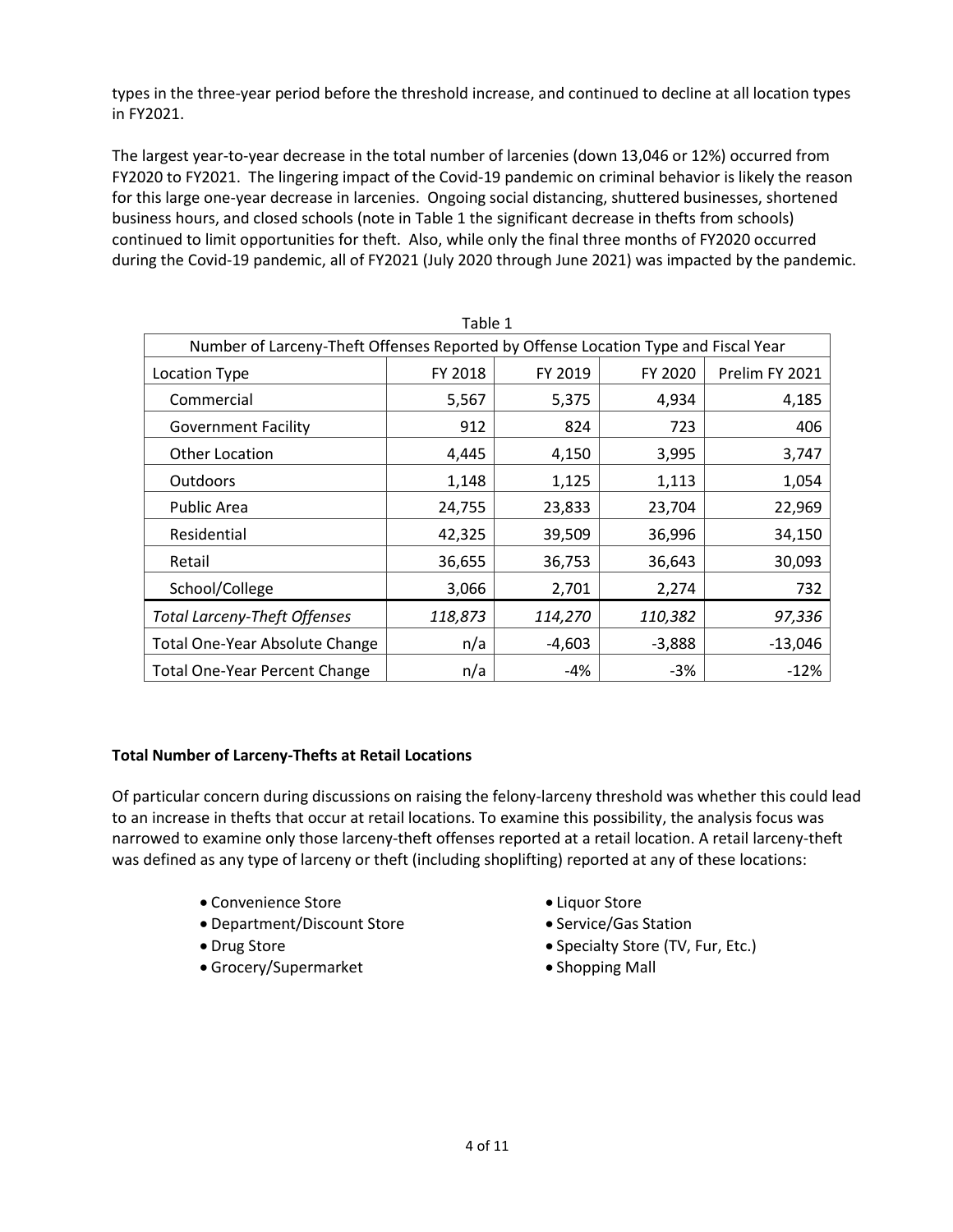Figure 2 shows the total number of monthly larceny-thefts reported at retail locations in Virginia statewide during the three fiscal years before the felony-larceny threshold was raised to \$1,000, and during the first fiscal year after the threshold was raised to \$1,000. For the time period shown, retail larceny-thefts made up 32% of the total number of larceny-thefts reported in Virginia. Retail thefts also showed a seasonal pattern, with the highest number of thefts reported in December of each year.



Figure 2 shows that the monthly number of retail theft offenses did not vary much from FY2018 through early FY2020, averaging around 3,000 per month. Retail thefts reached a four-year maximum in December FY2020, then began the seasonal decline in January 2020. The steepest drop in retail larcenies during the period shown occurred from March 2020 to April 2020. The 73-day statewide Covid-19 public health shutdown of non-essential retail businesses started in Virginia on March 30, 2020.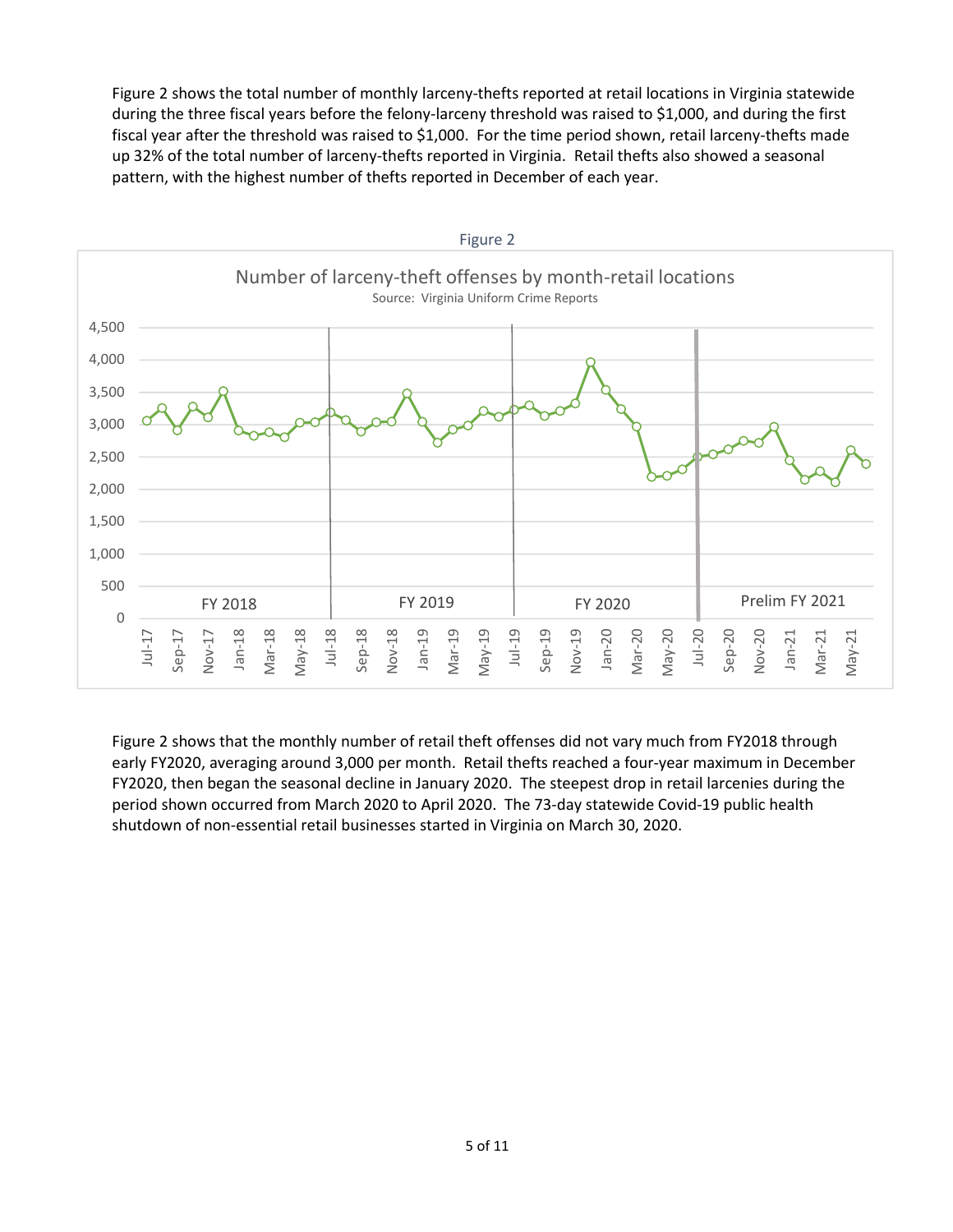Table 2 shows that while the annual number of retail thefts remained consistent in each fiscal year from 2018 through 2020, ranging between 36,643 and 36,753, the number of retail larcenies was lower in FY2021, the first year after the felony-larceny threshold was raised to \$1,000, than it was in any of the previous three fiscal years.

| Table 2                                                            |         |         |         |                |
|--------------------------------------------------------------------|---------|---------|---------|----------------|
| Total number of larceny-theft offenses by retail location and year |         |         |         |                |
| <b>Retail Location</b>                                             | FY 2018 | FY 2019 | FY 2020 | Prelim FY 2021 |
| Convenience Store                                                  | 5,812   | 5,508   | 5,995   | 5,369          |
| Department/Discount Store                                          | 15,672  | 16,251  | 14,928  | 11,461         |
| Drug Store/Doctor's Office/Hospital                                | 1,296   | 1,283   | 1,325   | 1,004          |
| Grocery/Supermarket                                                | 4,493   | 4,627   | 5,314   | 4,672          |
| Liquor Store                                                       | 2,285   | 2,071   | 2,228   | 1,426          |
| Service/Gas Station                                                | 1,675   | 1,635   | 1,828   | 1,769          |
| <b>Shopping Mall</b>                                               | 2,387   | 2,405   | 2,185   | 1,637          |
| Specialty Store (TV, Fur, Etc.)                                    | 3,035   | 2,973   | 2,840   | 2,755          |
| <b>Total All Retail Locations</b>                                  | 36,655  | 36,753  | 36,643  | 30,093         |
| Total One-Year Absolute Change                                     | n/a     | +98     | $-110$  | $-6,550$       |
| <b>Total One-Year Percent Change</b>                               | n/a     | $+0.3$  | $-0.3%$ | $-17.9%$       |

The number of larceny-theft offenses at each type of retail location was lower in FY2021, the first year after the felony-larceny threshold increased to \$1,000, than in the previous year.

Overall, thefts at retail locations dropped by nearly 18% from 36,643 in FY2020 to 30,093 in FY2021. The greatest drops occurred at liquor stores (2,228 to 1,426, a 36% drop from FY2020 to 2021), shopping malls (2,185 to 1,637, a drop of 25% from FY2020 to 2021), and at drug store/doctor's office/hospitals (1,325 to 1,004, a drop of 24% from FY2020 to 2021).

The number of larcenies reported at grocery stores and gas stations was slightly higher in FY2021 than in FY2018 and FY2019.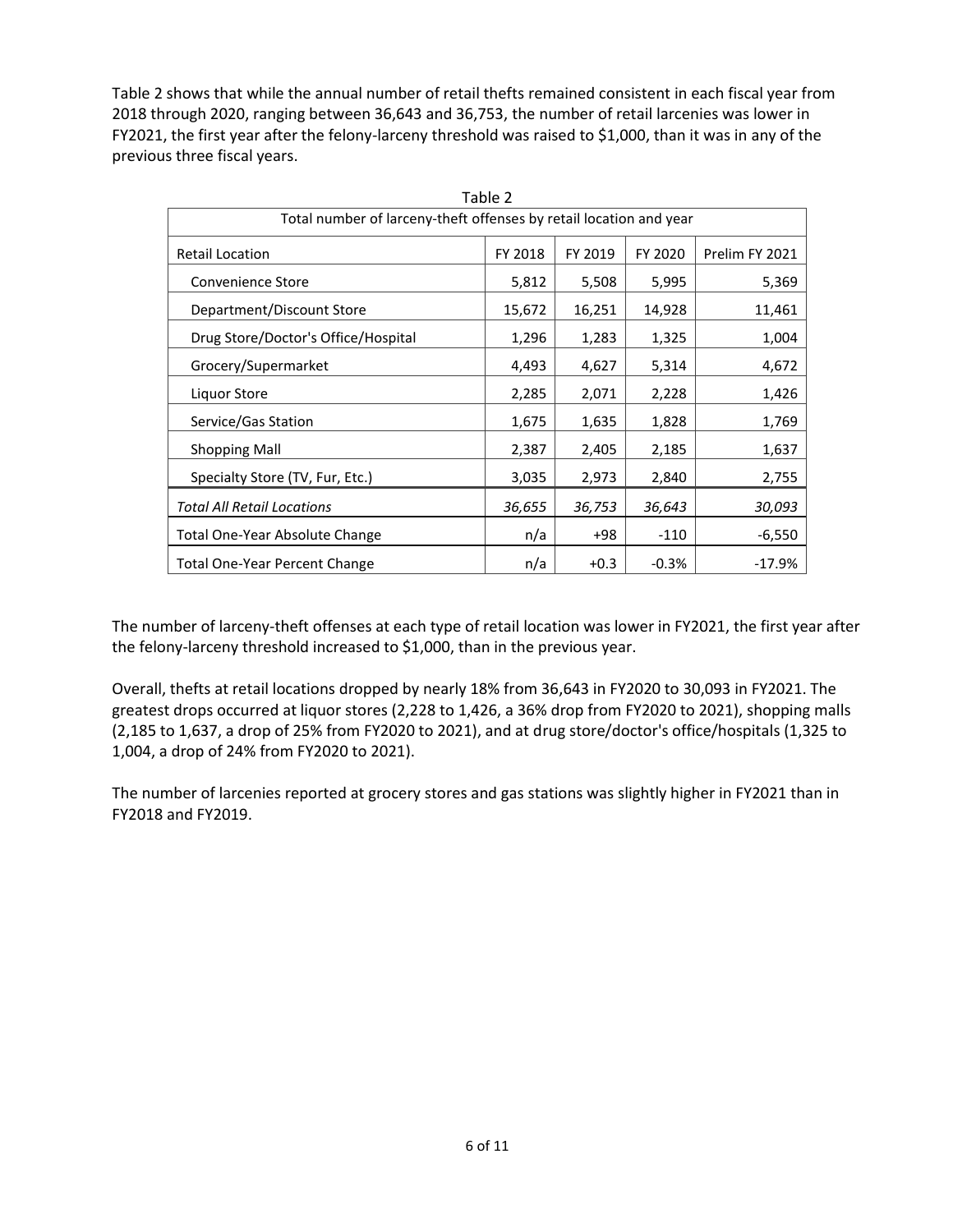#### **Dollar Value of Retail Items Stolen**

l

Figure 3 shows the total monthly dollar value amount reported for items stolen in larceny-theft incidents at retail locations for fiscal years 2018 through 2021<sup>3</sup>. In addition to a possible increase in the number of larceny-theft incidents, an increase in the value of items stolen in these offenses was cited as a possible negative effect of increasing the felony-larceny threshold.



As Figure 3 shows, the total monthly value of retail items stolen fluctuated between about \$600,000 to almost \$1.6 million in FYs 2018 through 2020, while FY 2021 the monthly value ranged between \$900,000 to almost \$1.6million. While the end-to-end value of items stolen from retail locations trended downward over the 4-year period, the overall trend was up.

 $^3$  Five outlier retail larcenies with reported theft values ranging between \$400,000 and just under \$1 million were excluded from this analysis because including them would throw the total monthly value off of scale from the vast majority of other monthly values.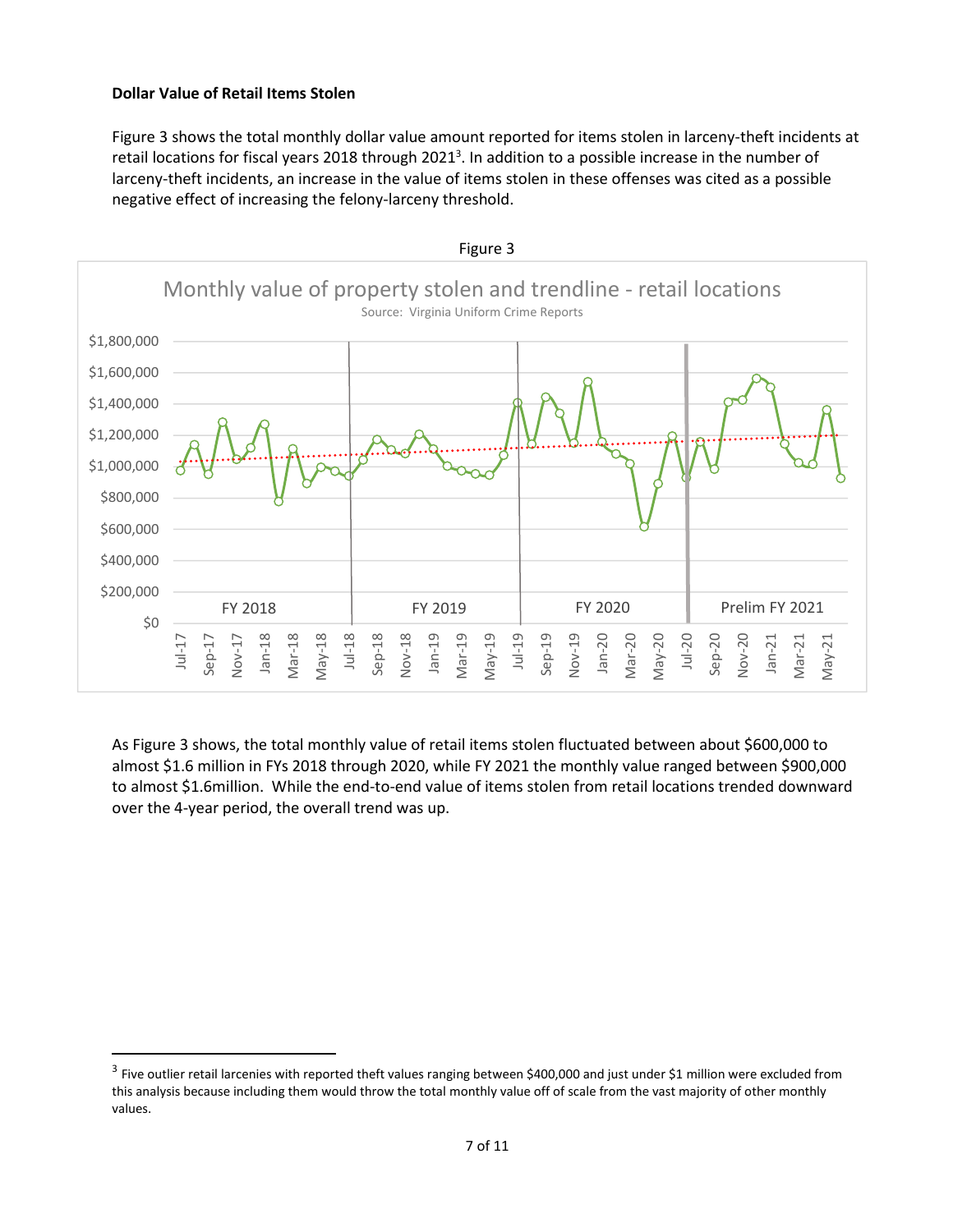The overall trend in value of retail property stolen increased because, as shown in Table 3 below, the total annual dollar value of property stolen increased from year to year, with the largest increase in FY2021. The increase holds even after adjusting for inflation. This suggests that more expensive items were stolen in retail larceny incidents in FY2021, even though the number of these retail larceny incidents decreased by 18% from FY 2020.

Table 3

| Value of items stolen in retail larceny-thefts, FY2018-2021 |                                                       |                                                                        |                                                                |                                                                               |                                                    |                                                                                                   |
|-------------------------------------------------------------|-------------------------------------------------------|------------------------------------------------------------------------|----------------------------------------------------------------|-------------------------------------------------------------------------------|----------------------------------------------------|---------------------------------------------------------------------------------------------------|
| Virginia fiscal year                                        | Annual total<br>value of retail<br>property<br>stolen | Percent<br>change in<br>total value<br>of retail<br>property<br>stolen | Total<br>number of<br>retail<br>larceny-<br>theft<br>incidents | Percent<br>change in<br>number of<br>retail<br>larceny-<br>theft<br>incidents | Annual retail<br>property<br>value per<br>incident | Annual retail<br>property<br>value per<br>incident<br>adjusted for<br>inflation (2021<br>dollars) |
| 2018                                                        | \$12,554,576                                          | n/a                                                                    | 36,559                                                         | n/a                                                                           | \$343                                              | \$369                                                                                             |
| 2019                                                        | \$12,631,046                                          | $+0.6%$                                                                | 36,665                                                         | $+0.3%$                                                                       | \$344                                              | \$364                                                                                             |
| 2020                                                        | \$14,001,843                                          | $+11%$                                                                 | 36,552                                                         | $-0.3%$                                                                       | \$383                                              | \$403                                                                                             |
| Preliminary 2021                                            | \$14,463,660                                          | $+3%$                                                                  | 30,013                                                         | $-18%$                                                                        | \$482                                              | \$482                                                                                             |

The annual number of *incidents* shown in the 4th column of Table 3 is slightly lower than the annual numbers of *offenses* discussed in the previous sections of this report because a single incident may be comprised of multiple types of larceny offenses.

## **Number of Arrests for Retail Felony-Larceny Thefts**

Figure 4 shows the number of arrests reported monthly by law enforcement for larceny-thefts at retail locations from FY2018 through FY2021. Monthly numbers of retail theft incidents reported are also shown for comparison.

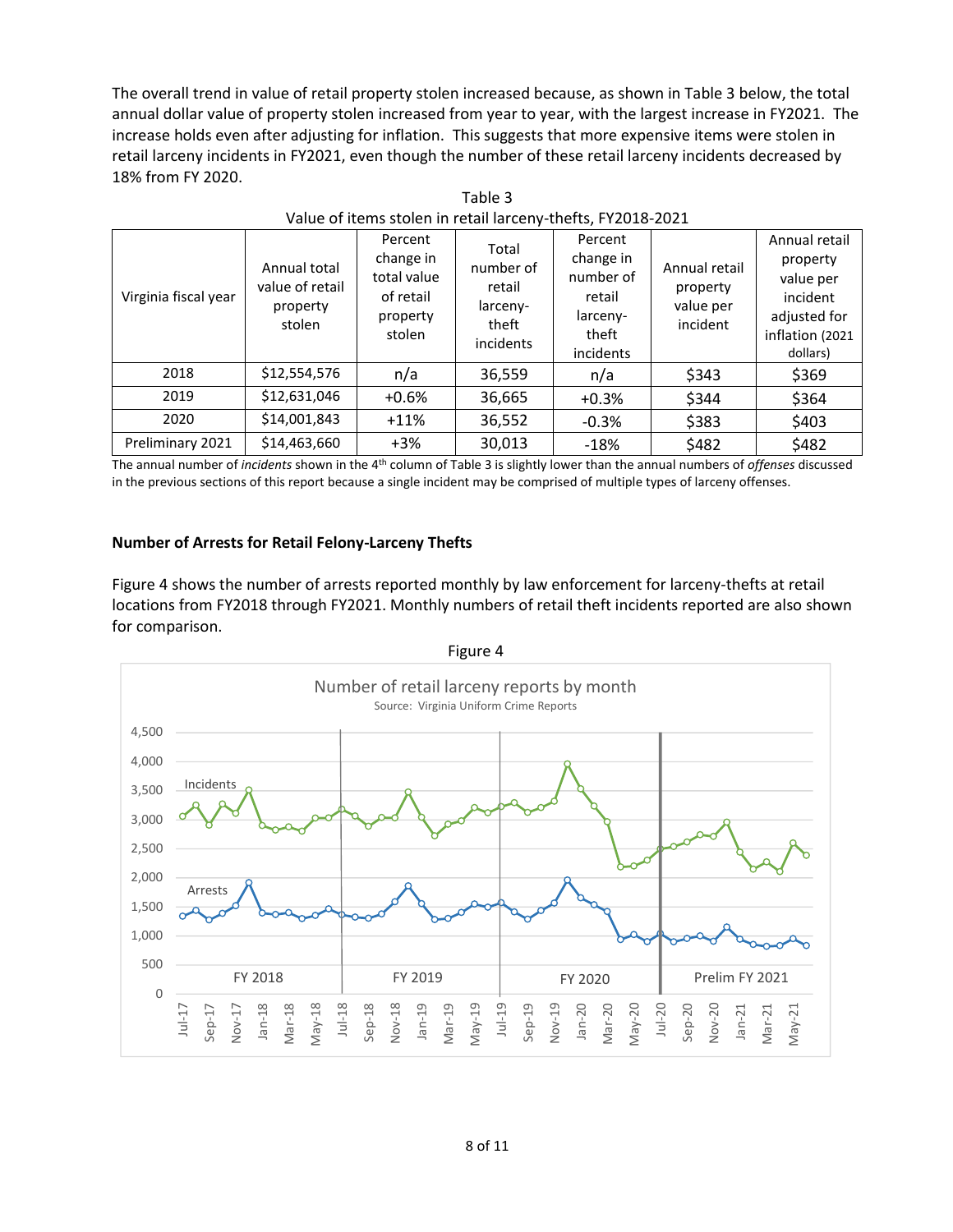As Figure 4 shows, while there were almost twice the number of retail larceny incidents as there were retail larceny arrests, the month-to-month trends track each other closely, through April 2020, with annual peaks in December of each year. The number of retail larceny arrests per month has been flat since April 2020 and throughout FY2021, compared to FYs 2018 and 2019.

Table 4 shows the number of retail larceny-theft arrests and incidents annually for FY2018-2021, and the annual percentage change in these numbers. As shown, the number of arrests was essentially unchanged in FY2019, declined by 4% in FY 2020, then declined significantly (down 33%) in FY2021.

| Table 4              |                      |                |           |                |  |  |
|----------------------|----------------------|----------------|-----------|----------------|--|--|
| Virginia fiscal year | Retail larceny-theft |                |           |                |  |  |
|                      | Arrests              |                | Incidents |                |  |  |
|                      | Number               | One-year       | Number    | One-year       |  |  |
|                      |                      | percent change |           | percent change |  |  |
| 2018                 | 17,137               | n/a            | 36,559    | n/a            |  |  |
| 2019                 | 17,389               | $+1%$          | 36,665    | $+0.3%$        |  |  |
| 2020                 | 16,694               | $-4%$          | 36,552    | $-0.3%$        |  |  |
| Preliminary 2021     | 11,169               | $-33%$         | 30,013    | $-18%$         |  |  |

Again, the large decreases in the number of retail larceny incidents and arrests in FY2021 are likely attributed to the ongoing effects of the Covid-19 pandemic on both criminal behavior and on law enforcement activity.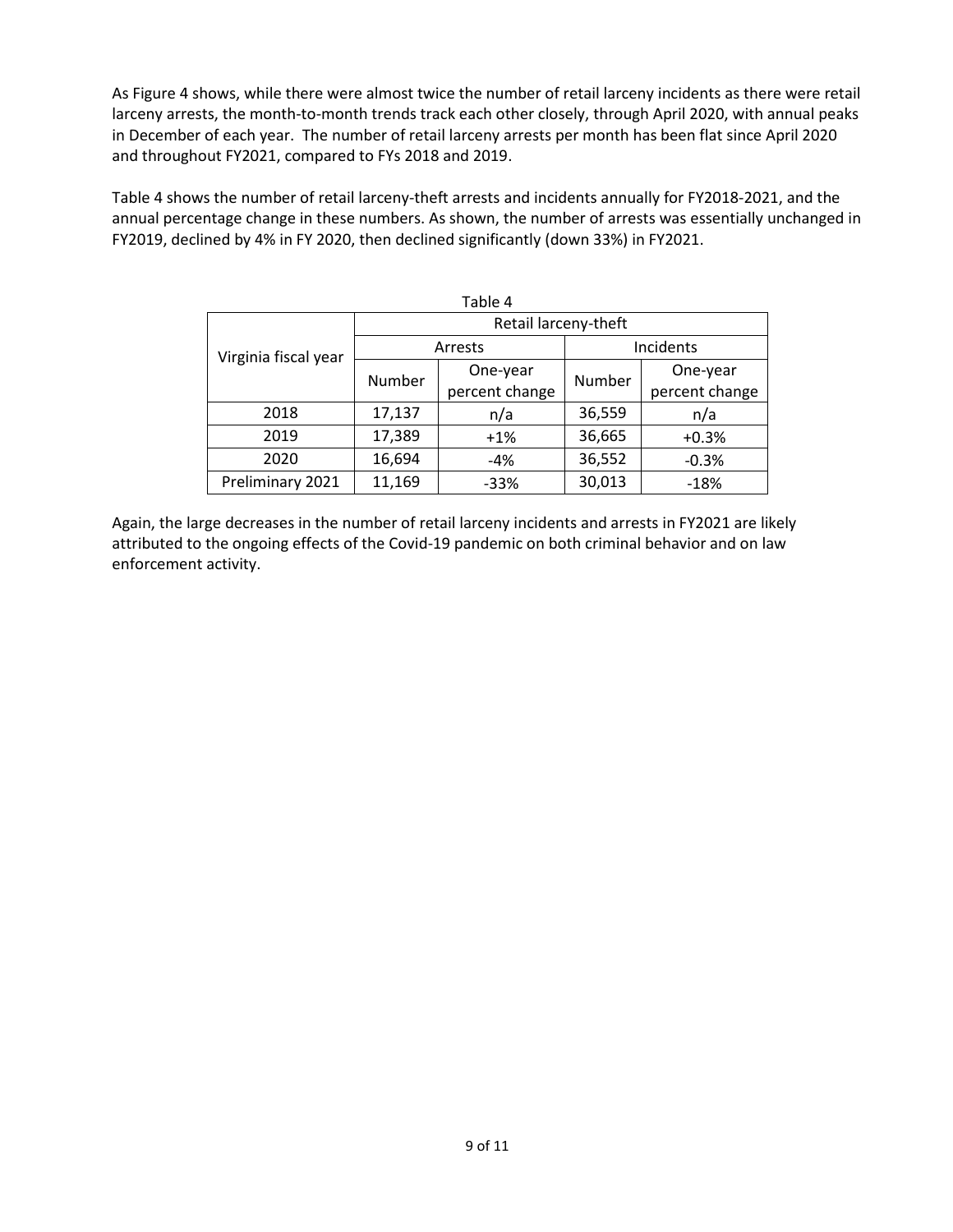In addition to examining NIBRS data, DCJS also examined trends in pretrial jail commitments for all felonylarceny offenses before and during the periods when the felony-larceny threshold was increased from \$250 to \$500, and then again from \$500 to \$1,000. The pretrial admissions data did not allow for an examination of admissions due to larcenies committed at retail locations, so all felony-larceny offenses are included. Figure 5 shows the statewide monthly number of persons admitted to pretrial programs for these offenses.



As can be seen, pretrial commitments for these offenses were trending downward even before the threshold was raised from \$200 to \$500 effective July 1, 2018, and continued a downward trend following the increase to \$1,000 in July of 2020. As was the case with the NIBRS data, there was a significant drop in admissions beginning about March of 2020 when Virginia responded to Covid-19 pandemic. In March, Virginia began to actively reduce the numbers of persons admitted to jails and pretrial programs to prevent the spread of Covid-19 in these programs and facilities.

## **Summary**

This analysis examined four years of NIBRS data on retail larceny-theft offenses to determine if there was evidence of an increase in these types of offenses after July 1, 2020, when Virginia raised its felony-larceny threshold from \$500 to \$1,000. This was the second recent increase in Virginia's felony/larceny threshold.

Analysis of larcenies, retail larcenies, and related arrests after the July 1, 2020 increase showed that the overall annual number of larceny-theft offenses in Virginia decreased in the three years before the threshold was changed, and continued to decrease in FY2021, the first year following the second increase in the felony-larceny threshold. Total larcenies declined at all location types in the three-year period before the threshold increase, and continued to decline at all location types in FY2021. Similarly, retail larcenies and related arrests both decreased in FY2021. The ongoing impact of the Covid-19 pandemic on both